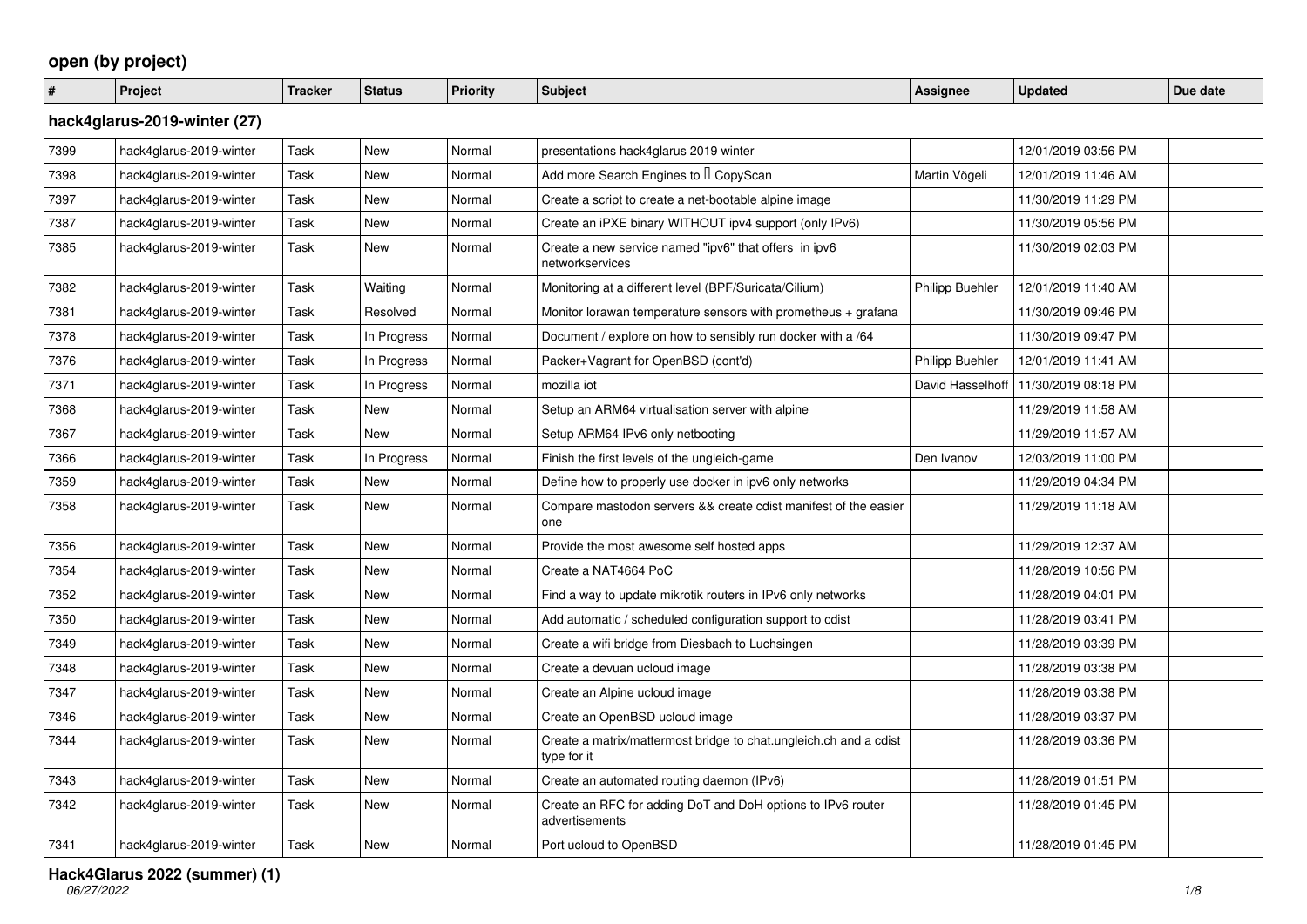| #         | Project                      | <b>Tracker</b> | <b>Status</b> | <b>Priority</b> | <b>Subject</b>                                                                                               | <b>Assignee</b>  | <b>Updated</b>                         | Due date   |  |  |  |
|-----------|------------------------------|----------------|---------------|-----------------|--------------------------------------------------------------------------------------------------------------|------------------|----------------------------------------|------------|--|--|--|
| 10614     | Hack4Glarus 2022<br>(summer) | Task           | New           | Normal          | Evaluate Hitobito                                                                                            |                  | 06/12/2022 06:25 AM                    |            |  |  |  |
| ipv6 (18) |                              |                |               |                 |                                                                                                              |                  |                                        |            |  |  |  |
| 10239     | ipv6                         | Task           | New           | Normal          | Recursive DNS, visible on IPv4, acting as a proxy to enable<br>visibility of data from IPv6 only DNS servers |                  | 01/31/2022 01:49 PM                    |            |  |  |  |
| 10238     | ipv6                         | Task           | Waiting       | Normal          | ipv6-only DNS setup is misleading and misconfigured                                                          | Nico Schottelius | 01/31/2022 01:36 PM                    |            |  |  |  |
| 8238      | ipv6                         | Task           | New           | Normal          | Modify nodejs to bind on IPv6 by default                                                                     | Nico Schottelius | 06/29/2020 10:42 PM                    |            |  |  |  |
| 8237      | ipv6                         | Task           | New           | Normal          | Modify flask to bind on IPv6 by default                                                                      | Nico Schottelius | 06/29/2020 10:41 PM                    |            |  |  |  |
| 8236      | ipv6                         | Task           | New           | Normal          | Modify python3 -m http.server to bind to IPv6 by default                                                     | Mondi Ravi       | 06/29/2020 10:45 PM                    |            |  |  |  |
| 8235      | ipv6                         | Task           | In Progress   | Normal          | Fix software to bind on IPv6 by default                                                                      | Nico Schottelius | 06/29/2020 10:39 PM                    |            |  |  |  |
| 8094      | ipv6                         | Task           | In Progress   | Normal          | Test ubiquiti UAP-AC-Lite, UAP-AC-LR and UAP-AC-Pro-Gen2 in<br>IPv6 only networks                            | Nico Schottelius | 05/31/2020 06:40 PM                    |            |  |  |  |
| 7704      | ipv6                         | Task           | In Progress   | Normal          | Regular vendor pings (1x/month) for IPv6 compatibility                                                       | Nico Schottelius | 02/08/2020 08:25 PM                    |            |  |  |  |
| 7574      | ipv6                         | Task           | New           | Normal          | Create and setup VM for prototype Smarthost                                                                  | Nico Schottelius | 01/06/2020 12:19 PM                    |            |  |  |  |
| 7573      | ipv6                         | Task           | New           | Normal          | Spamlike message filtering                                                                                   | Nico Schottelius | 01/06/2020 12:15 PM                    |            |  |  |  |
| 7570      | ipv6                         | Task           | Seen          | Normal          | Add more questions and answers to official FAQ                                                               | Sanghee Kim      | 01/08/2020 11:29 AM                    |            |  |  |  |
| 7569      | ipv6                         | Task           | New           | Normal          | IPv6 only DNS                                                                                                | Nico Schottelius | 01/05/2020 04:12 PM                    |            |  |  |  |
| 7568      | ipv6                         | Task           | <b>New</b>    | Normal          | Incoming SMTP IPv4 proxy                                                                                     | Nico Schottelius | 01/31/2022 01:09 PM                    |            |  |  |  |
| 7566      | ipv6                         | Task           | Feedback      | Normal          | Outgoing SMTP smarthost                                                                                      | Nico Schottelius | 01/10/2020 09:44 PM                    |            |  |  |  |
| 7523      | ipv6                         | Task           | New           | Normal          | TCP/UDP Services supported by IP4-to-IP6 incoming proxy and<br>NAT64 outgoing gateway                        | Moris Jones      | 01/05/2020 04:02 PM                    |            |  |  |  |
| 7405      | ipv6                         | Task           | In Progress   | Normal          | Explore IPv6 compatible IoT devices                                                                          | Nico Schottelius | 12/02/2019 04:09 PM                    |            |  |  |  |
| 7015      | ipv6                         | Task           | In Progress   | Normal          | Create a decentralised, global display based on IPv6                                                         | Nico Schottelius | 07/31/2019 07:54 PM                    |            |  |  |  |
| 6405      | ipv6                         | Task           | New           | Normal          | Create a new IPv6 game (working title: IPv6 treasure hunt)                                                   | Nico Schottelius | 05/01/2019 11:38 PM                    |            |  |  |  |
|           | Open Infrastructure (143)    |                |               |                 |                                                                                                              |                  |                                        |            |  |  |  |
| 10411     | Open Infrastructure          | Task           | In Progress   | Normal          | Migrate ula.ungleich.ch into Kubernetes and upgrade it to latest<br>Django                                   | Nico Schottelius | 03/19/2022 07:46 PM                    |            |  |  |  |
| 10091     | Open Infrastructure          | Task           | In Progress   | Normal          | SBC router / board evaluation 2022                                                                           | Nico Schottelius | 12/31/2021 11:01 PM                    |            |  |  |  |
| 9624      | Open Infrastructure          | Task           | Seen          | Normal          | [user request] Add support for email hosting                                                                 |                  | Nico Schottelius   08/09/2021 03:23 PM |            |  |  |  |
| 9516      | Open Infrastructure          | Task           | New           | Normal          | Add proxy protocol support for IPv4<->IPv6 proxies to enable<br>client IP information pass through           | Nico Schottelius | 07/17/2021 07:43 PM                    | 12/31/2021 |  |  |  |
| 9487      | Open Infrastructure          | Task           | In Progress   | Normal          | Migrate our ceph clusters into rook                                                                          | Nico Schottelius | 07/08/2021 11:35 PM                    |            |  |  |  |
| 9468      | Open Infrastructure          | Task           | In Progress   | Normal          | Test helm kube-prometheus-stack                                                                              | Nico Schottelius | 07/01/2021 04:00 PM                    |            |  |  |  |
| 9401      | Open Infrastructure          | Task           | New           | Normal          | Building an IPv6 only Matrix network                                                                         | Nico Schottelius | 06/07/2021 08:10 PM                    |            |  |  |  |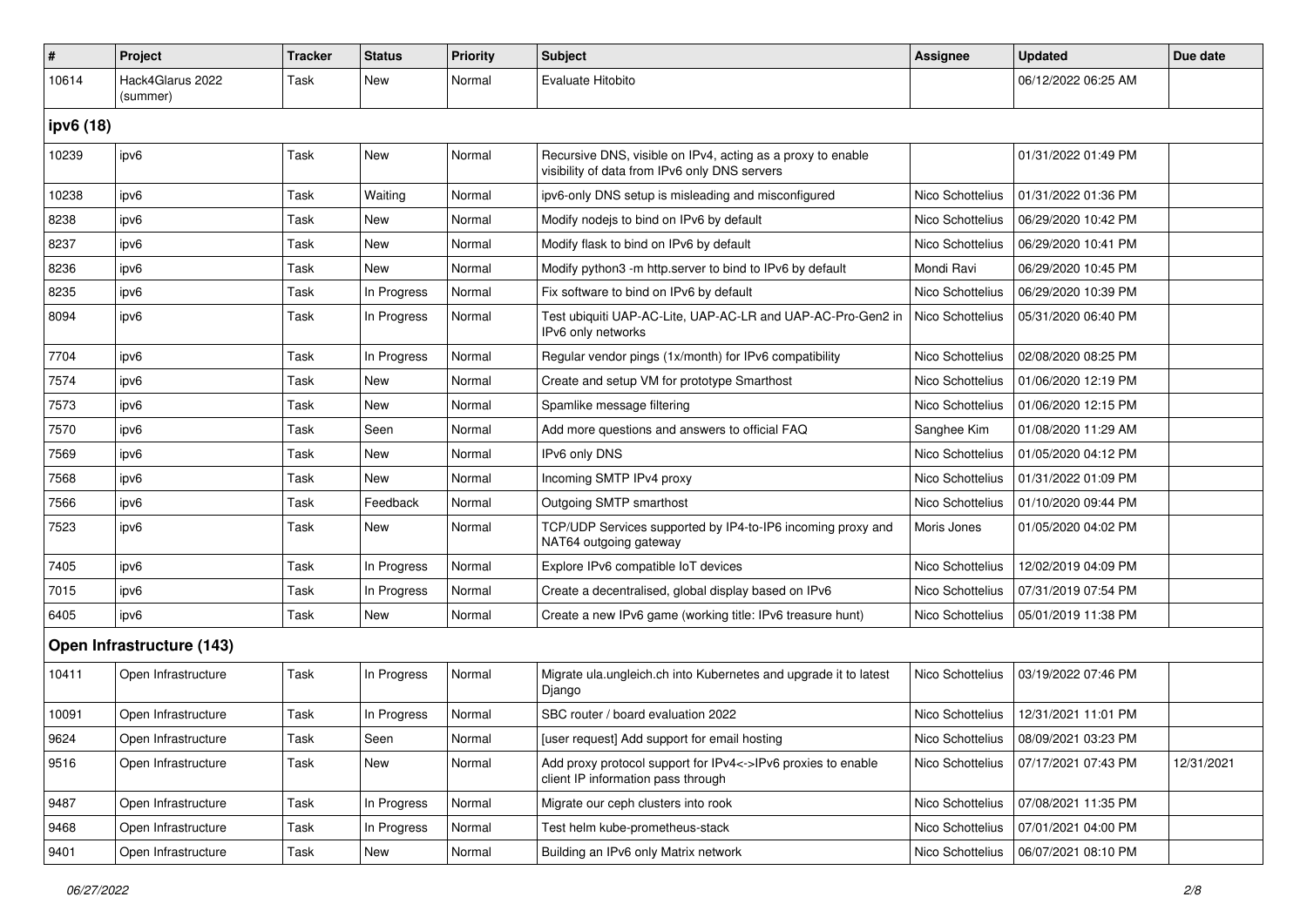| $\pmb{\#}$ | Project             | <b>Tracker</b> | <b>Status</b> | <b>Priority</b> | <b>Subject</b>                                                               | <b>Assignee</b>    | <b>Updated</b>      | Due date   |
|------------|---------------------|----------------|---------------|-----------------|------------------------------------------------------------------------------|--------------------|---------------------|------------|
| 8916       | Open Infrastructure | Task           | In Progress   | Normal          | Add DNS over TLS or HTTP support in DCL                                      | Nico Schottelius   | 02/18/2021 04:21 PM |            |
| 8716       | Open Infrastructure | Task           | New           | Normal          | Checkout support for RNG pass through / help to VMs                          |                    | 12/16/2020 12:53 PM |            |
| 8689       | Open Infrastructure | Task           | New           | Normal          | Test q-in-q multiple vlans with mikrotik <-> Linux                           |                    | 12/07/2021 12:48 AM |            |
| 8687       | Open Infrastructure | Task           | In Progress   | Normal          | Adjust django-hosting to run on Alpine Linux                                 | Nico Schottelius   | 12/15/2020 11:20 AM |            |
| 8670       | Open Infrastructure | Task           | New           | Normal          | Turn "temper" into an openwrt upstream package                               |                    | 07/29/2021 08:15 PM |            |
| 8651       | Open Infrastructure | Task           | Seen          | Normal          | Implement floating IPs                                                       | Jin-Guk Kwon       | 11/28/2020 08:33 PM | 03/30/2021 |
| 8537       | Open Infrastructure | Task           | New           | Normal          | Check whether we can support DNS wildcard with our ipv4/ipv6<br>proxy        | Jin-Guk Kwon       | 10/26/2020 01:38 PM |            |
| 8536       | Open Infrastructure | Task           | Feedback      | Normal          | Add Ubuntu 20.10 Support to DCL                                              | Sanghee Kim        | 10/26/2020 03:13 PM |            |
| 8447       | Open Infrastructure | Task           | In Progress   | Normal          | Deploy POC IPv6 cluster on DCL (v202009)                                     | Nico Schottelius   | 09/15/2020 10:24 PM |            |
| 8421       | Open Infrastructure | Task           | In Progress   | Normal          | Setup matrix voyager bot for ungleich                                        | Nico Schottelius   | 09/06/2020 05:56 PM |            |
| 8202       | Open Infrastructure | Task           | New           | Normal          | ceph upstream: ask for one more digit in ceph -s                             |                    | 02/10/2021 09:20 AM |            |
| 8201       | Open Infrastructure | Task           | New           | Normal          | Setup our own NTP pool                                                       |                    | 02/10/2021 09:20 AM |            |
| 8176       | Open Infrastructure | Task           | Seen          | Normal          | Verify/update our HSTS, SPF and starttls settings                            | Nico Schottelius   | 06/16/2020 02:52 PM |            |
| 8129       | Open Infrastructure | Task           | In Progress   | Normal          | Phase in AS207996 for place6                                                 | Nico Schottelius   | 06/08/2020 11:05 AM |            |
| 8111       | Open Infrastructure | Task           | In Progress   | Normal          | Monitor unbound nodes                                                        |                    | 02/10/2021 09:21 AM |            |
| 8069       | Open Infrastructure | Task           | Waiting       | Normal          | Investigate potential bottleneck on storage/CEPH at DCL                      |                    | 05/29/2020 09:02 AM |            |
| 7953       | Open Infrastructure | Task           | New           | Normal          | Normalize user management                                                    |                    | 05/02/2020 11:23 AM |            |
| 7937       | Open Infrastructure | Task           | New           | Normal          | Estimate the effort to create matrix web client; create minimum<br>sample    |                    | 12/01/2020 02:49 PM |            |
| 7930       | Open Infrastructure | Task           | Waiting       | Normal          | Monitoring LAN in place6                                                     |                    | 02/10/2021 09:26 AM |            |
| 7893       | Open Infrastructure | Task           | New           | Normal          | Remove TLS 1.0 and TLS 1.1 from our webhostings                              |                    | 03/31/2020 12:21 PM |            |
| 7890       | Open Infrastructure | Task           | In Progress   | Normal          | test conntrack sync                                                          | Jin-Guk Kwon       | 03/31/2020 01:17 PM |            |
| 7876       | Open Infrastructure | Task           | In Progress   | Normal          | UI/UX improvement suggestions for matrix                                     | Nico Schottelius   | 05/09/2020 06:32 PM |            |
| 7777       | Open Infrastructure | Task           | Resolved      | Normal          | <b>Create Documentation of Nextcloud</b>                                     | Nico Schottelius   | 01/19/2021 12:48 PM |            |
| 7761       | Open Infrastructure | Task           | In Progress   | Immediate       | uncloud v2                                                                   | Nico Schottelius   | 12/18/2021 09:14 PM |            |
| 7757       | Open Infrastructure | Task           | Seen          | Normal          | opennebula incorrectly re-uses vncs ports                                    | Nico Schottelius   | 02/19/2020 02:28 PM |            |
| 7689       | Open Infrastructure | Task           | Seen          | Normal          | Update certbot on several VMs                                                | Nico Schottelius   | 01/19/2021 12:48 PM | 02/29/2020 |
| 7688       | Open Infrastructure | Task           | In Progress   | Normal          | Disable rp_filter on router2.place5 (alpine sets =1 on .all and<br>.default) | Nico Schottelius   | 02/04/2020 05:28 PM |            |
| 7654       | Open Infrastructure | Task           | New           | Normal          | Get VMs info from Opennebula and save it in etcd                             | <b>Ahmed Bilal</b> | 01/28/2020 10:36 AM |            |
| 7650       | Open Infrastructure | Task           | <b>New</b>    | Normal          | Synchronise opennebula VMs with etcd                                         | Nico Schottelius   | 01/31/2020 07:13 PM |            |
| 7649       | Open Infrastructure | Task           | In Progress   | Normal          | Sketch a VM backup & restore                                                 | <b>Ahmed Bilal</b> | 01/31/2020 07:16 PM |            |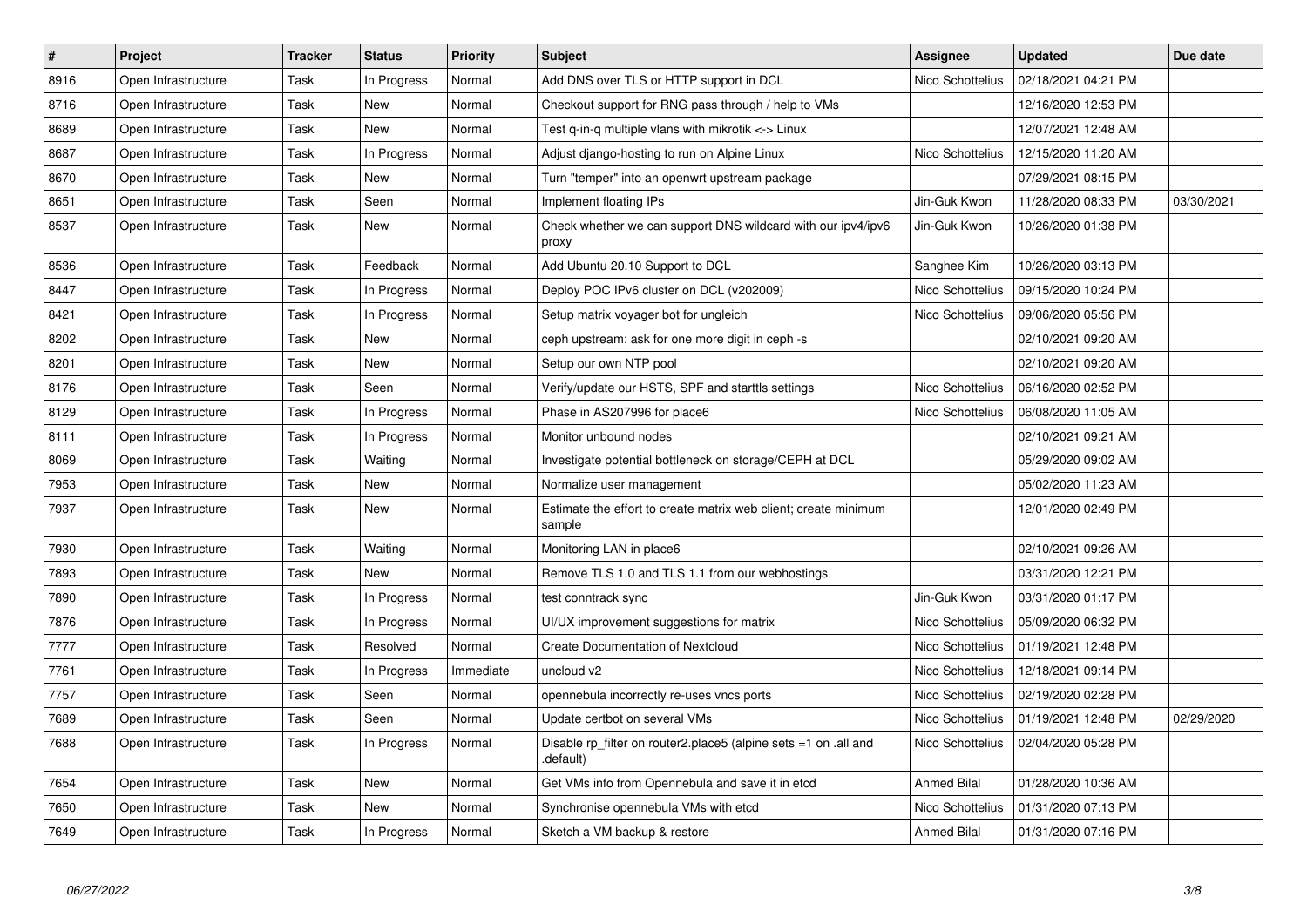| #    | Project             | Tracker | <b>Status</b> | <b>Priority</b> | <b>Subject</b>                                                               | <b>Assignee</b>  | <b>Updated</b>      | Due date   |
|------|---------------------|---------|---------------|-----------------|------------------------------------------------------------------------------|------------------|---------------------|------------|
| 7629 | Open Infrastructure | Task    | New           | Normal          | Add referral link system in dynamicweb (DCL, IPv6OnlyHosting<br>etc)         | Ahmed Bilal      | 01/20/2020 09:27 AM |            |
| 7604 | Open Infrastructure | Task    | In Progress   | Normal          | Find out why ciara2 was not automatically detected to be offline             | Nico Schottelius | 01/13/2020 07:30 PM |            |
| 7601 | Open Infrastructure | Task    | Seen          | Normal          | Setup an SSH jump host                                                       |                  | 02/10/2021 09:04 AM |            |
| 7561 | Open Infrastructure | Task    | In Progress   | Normal          | Update mystrom switches to support IPv6 only networks                        | Nico Schottelius | 01/03/2020 05:35 PM |            |
| 7552 | Open Infrastructure | Task    | In Progress   | Normal          | Add some non-critical traffic to router1.place6                              | Nico Schottelius | 01/02/2020 12:47 PM |            |
| 7546 | Open Infrastructure | Task    | In Progress   | Normal          | VM Security based on LDAP accounts                                           | Mondi Ravi       | 01/01/2020 05:49 PM |            |
| 7544 | Open Infrastructure | Task    | New           | Normal          | Write "beginner's guide" for datacenterlight customers                       |                  | 02/10/2021 09:07 AM |            |
| 7507 | Open Infrastructure | Task    | New           | Low             | Monitor upstream releases / security advisories                              |                  | 12/19/2019 07:41 PM |            |
| 7504 | Open Infrastructure | Task    | New           | Low             | Document OpenNebula image creation                                           |                  | 02/10/2021 09:10 AM |            |
| 7503 | Open Infrastructure | Task    | New           | Normal          | Create script to create new / updated OpenBSD image for<br>OpenNebula        |                  | 02/10/2021 09:11 AM |            |
| 7456 | Open Infrastructure | Task    | New           | Normal          | Prototype support for IPv6 only mail servers                                 | Nico Schottelius | 12/10/2019 05:04 PM |            |
| 7427 | Open Infrastructure | Task    | In Progress   | Normal          | Rough draft to support console on our VMs                                    | Jin-Guk Kwon     | 01/13/2020 03:13 AM | 12/20/2019 |
| 7403 | Open Infrastructure | Task    | New           | Normal          | Create customer friendly guide for ucloud                                    |                  | 12/01/2020 02:43 PM |            |
| 7402 | Open Infrastructure | Task    | Feedback      | Normal          | Reproduce issues in ucloud-pay                                               | Mondi Ravi       | 12/05/2019 12:22 PM |            |
| 7401 | Open Infrastructure | Task    | New           | Normal          | Create ucloud package for python/alpine                                      |                  | 12/01/2020 02:43 PM |            |
| 7295 | Open Infrastructure | Task    | New           | Normal          | Flow 10: as a sysadmin, I want to be able to see statistics                  |                  | 12/01/2020 02:43 PM |            |
| 7294 | Open Infrastructure | Task    | New           | Normal          | Flow 9: as a user I want to have an overview of my spendings and<br>bills    | Mondi Ravi       | 11/02/2019 12:59 AM |            |
| 7293 | Open Infrastructure | Task    | New           | Normal          | Flow 8: As a user I want to be able to order a new network and<br>use it     |                  | 12/01/2020 02:43 PM |            |
| 7292 | Open Infrastructure | Task    | New           | Normal          | Flow 7: as a sysadmin I want to be able to migrate VMs                       |                  | 12/01/2020 02:43 PM |            |
| 7291 | Open Infrastructure | Task    | New           | Normal          | Flow 6: as a sysadmin I want to know / install all requirements              | Nico Schottelius | 11/02/2019 12:53 AM |            |
| 7290 | Open Infrastructure | Task    | New           | Normal          | Flow 5: as a user I want to map an IPv4 address to another VM                |                  | 12/01/2020 02:43 PM |            |
| 7289 | Open Infrastructure | Task    | New           | Normal          | Flow 4: As a user I want to have a dualstack reachable VM                    |                  | 12/01/2020 02:43 PM |            |
| 7288 | Open Infrastructure | Task    | New           | Normal          | Flow 3: As a user I want to order a VM with my own OS (IPv6<br>only)         |                  | 12/01/2020 02:43 PM |            |
| 7287 | Open Infrastructure | Task    | New           | Normal          | Flow 2: As a user I want to order an IPv6 only VM (via cli)<br>(existing OS) |                  | 12/01/2020 02:43 PM |            |
| 7285 | Open Infrastructure | Task    | In Progress   | Normal          | Flows to implement and do document for go live (parent)                      | Nico Schottelius | 08/09/2021 03:20 PM |            |
| 7284 | Open Infrastructure | Task    | In Progress   | Normal          | router1.place6 phase back in                                                 | Nico Schottelius | 06/15/2020 11:04 AM |            |
| 7278 | Open Infrastructure | Task    | In Progress   | Normal          | Define how networking works in ucloud                                        | Nico Schottelius | 10/31/2019 09:19 AM |            |
| 7249 | Open Infrastructure | Task    | Seen          | Normal          | Merge ucloud components into one repository                                  | Nico Schottelius | 10/25/2019 12:50 PM |            |
| 7242 | Open Infrastructure | Task    | In Progress   | Normal          | Test active-active IPv6/IPv4 configurations on routers                       | Nico Schottelius | 10/20/2019 05:10 PM |            |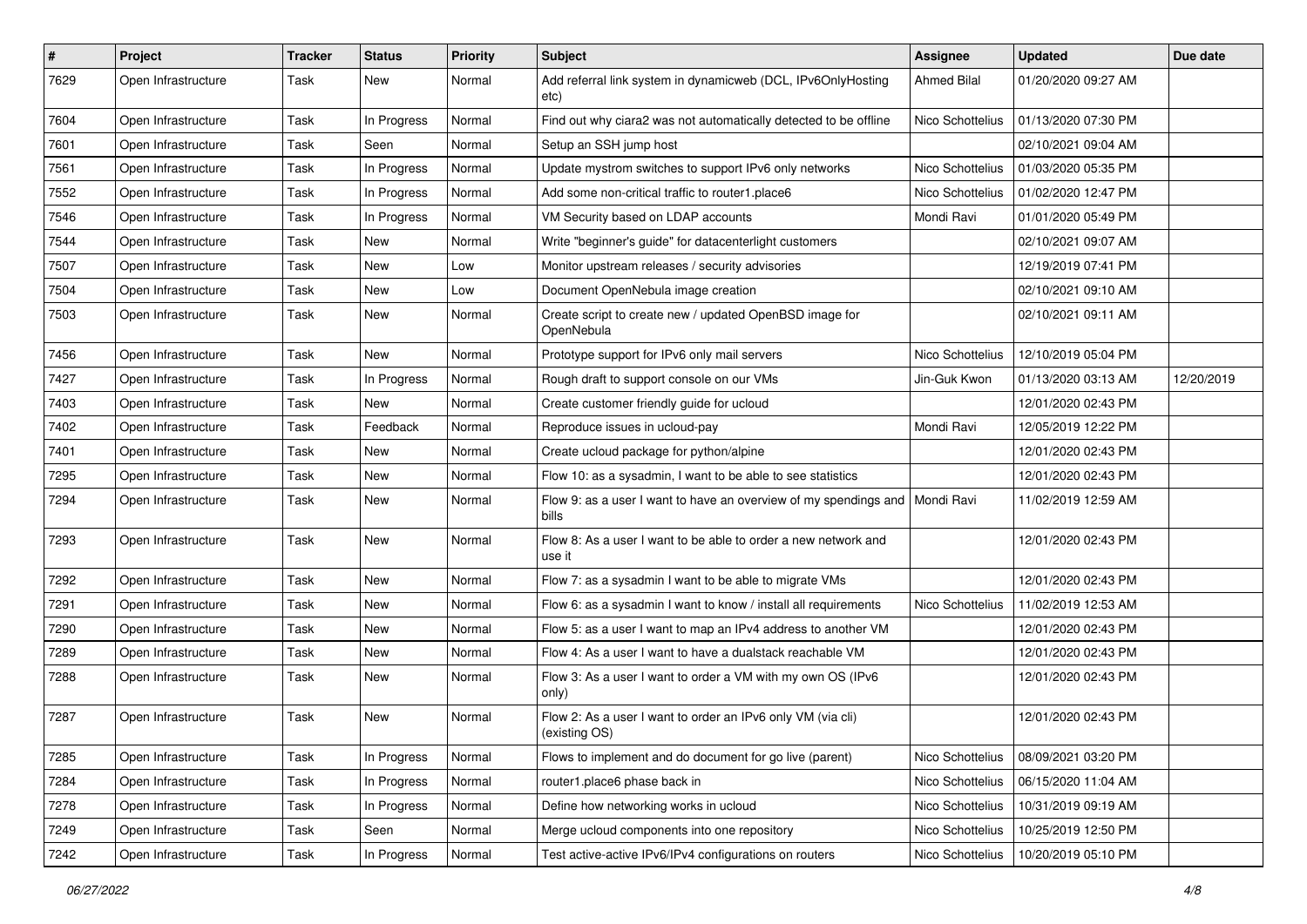| #    | Project             | <b>Tracker</b> | <b>Status</b> | <b>Priority</b> | <b>Subject</b>                                                                                | Assignee         | <b>Updated</b>      | Due date   |
|------|---------------------|----------------|---------------|-----------------|-----------------------------------------------------------------------------------------------|------------------|---------------------|------------|
| 7229 | Open Infrastructure | Task           | New           | Normal          | Make _letsencrypt_nginx_cert to work on alpine                                                |                  | 10/14/2019 12:23 PM |            |
| 7207 | Open Infrastructure | Task           | Feedback      | Normal          | Change/add etcd backend to ungleich-otp and rename it to uotp                                 | Nico Schottelius | 10/09/2019 12:17 PM | 10/09/2019 |
| 7206 | Open Infrastructure | Task           | In Progress   | Normal          | Create ucloud page under ungleich.ch/ucloud                                                   | Nico Schottelius | 10/10/2019 06:41 PM |            |
| 7205 | Open Infrastructure | Task           | In Progress   | Normal          | Try 1: Installing ucloud on Arch Linux                                                        | Nico Schottelius | 10/10/2019 07:37 PM |            |
| 7201 | Open Infrastructure | Task           | In Progress   | Normal          | Test BGP based virtual ip                                                                     | Nico Schottelius | 10/03/2019 04:30 PM |            |
| 7190 | Open Infrastructure | Task           | Seen          | Normal          | Add mdadm monitoring via prometheus                                                           | Jin-Guk Kwon     | 10/04/2019 03:36 PM |            |
| 7187 | Open Infrastructure | Task           | Resolved      | Normal          | Configure prometheus blackbox exporter to monitor heise.de via<br>IPv4 and IPv6               | Nico Schottelius | 01/19/2021 12:48 PM | 10/08/2019 |
| 7186 | Open Infrastructure | Task           | New           | Normal          | Add support for general VPN including IPv4                                                    | Sanghee Kim      | 01/13/2020 06:37 PM | 10/31/2019 |
| 7185 | Open Infrastructure | Task           | Seen          | Normal          | Setup network monitoring system on new off-site VPS                                           | Nico Schottelius | 06/11/2020 09:36 AM |            |
| 7184 | Open Infrastructure | Task           | Feedback      | Normal          | Create a mailing list for maintenance notifications                                           | Sanghee Kim      | 10/18/2019 08:16 PM | 10/04/2019 |
| 7179 | Open Infrastructure | Task           | Waiting       | Normal          | Add Slowdown/Cooldown in TOTP verification/serializer                                         | Nico Schottelius | 09/30/2019 11:51 AM | 09/30/2019 |
| 7178 | Open Infrastructure | Task           | In Progress   | Normal          | Replace routers: router1.place5, router2.place5, router1.place6,<br>router2.place6            | Nico Schottelius | 08/09/2021 03:19 PM |            |
| 7174 | Open Infrastructure | Task           | In Progress   | Normal          | Port the current blog's design to lektor (staticcms)                                          | Mondi Ravi       | 10/03/2019 03:18 AM |            |
| 7153 | Open Infrastructure | Task           | In Progress   | Normal          | Experiment with full routing tables                                                           | Nico Schottelius | 09/17/2019 05:24 PM |            |
| 7138 | Open Infrastructure | Task           | In Progress   | Normal          | Nico's open / next points for ucloud                                                          | Nico Schottelius | 10/06/2019 07:22 AM |            |
| 7136 | Open Infrastructure | Task           | Seen          | Normal          | Create Git submodules                                                                         | Jin-Guk Kwon     | 10/04/2019 03:37 PM | 09/25/2019 |
| 7135 | Open Infrastructure | Task           | Seen          | Normal          | Monitor nginx status codes in prometheus                                                      | Jin-Guk Kwon     | 10/04/2019 03:37 PM |            |
| 7125 | Open Infrastructure | Task           | Feedback      | Normal          | Implement "ordering" and "products" with ucloud                                               | Nico Schottelius | 09/28/2019 04:36 PM |            |
| 7122 | Open Infrastructure | Task           | Resolved      | Normal          | Setup production etcd cluster in place6                                                       | Nico Schottelius | 01/19/2021 12:48 PM |            |
| 7117 | Open Infrastructure | Task           | New           | Normal          | Make ungleich-otp better usable for the public                                                | Nico Schottelius | 09/05/2019 01:55 PM |            |
| 7089 | Open Infrastructure | Task           | New           | Normal          | [dynamicweb] Implement 2FA in dynamicweb with ungleich-otp                                    | Mondi Ravi       | 08/26/2019 01:59 PM |            |
| 7087 | Open Infrastructure | Task           | New           | Normal          | [dynamicweb] Remove password in email and replace it with a<br>link to set it via dashboard   |                  | 08/26/2019 01:57 PM |            |
| 7086 | Open Infrastructure | Task           | New           | Normal          | [dynamicweb]Expose password reset option in the user<br>dashboard                             | Sanghee Kim      | 08/26/2019 02:29 PM |            |
| 7053 | Open Infrastructure | Task           | <b>New</b>    | Normal          | Make nodejs/npm work on IPv6 only hosts                                                       |                  | 08/16/2019 10:52 AM |            |
| 7044 | Open Infrastructure | Task           | New           | Normal          | Document IPv6 only NAT64 enabled client network issues                                        | Nico Schottelius | 08/13/2019 10:47 AM |            |
| 7033 | Open Infrastructure | Task           | New           | Normal          | [dynamicweb] Payment fails without a proper message                                           |                  | 08/07/2019 06:20 PM |            |
| 7010 | Open Infrastructure | Task           | Waiting       | Normal          | Fix Alpine Linux installer to support serial && push it upstream                              |                  | 06/11/2020 09:35 AM |            |
| 7009 | Open Infrastructure | Task           | In Progress   | Normal          | Find out why Alpine Linux hangs at boot when it does not have a<br>link on a device with dhcp | Nico Schottelius | 07/30/2019 08:02 PM |            |
| 6996 | Open Infrastructure | Task           | New           | Normal          | ucloud-pay v2: add support for retrieving payments from ZKB                                   |                  | 07/24/2019 05:40 PM |            |
| 6995 | Open Infrastructure | Task           | New           | Normal          | ucloud-pay v1: Implement payment support into ucloud                                          |                  | 07/24/2019 05:39 PM |            |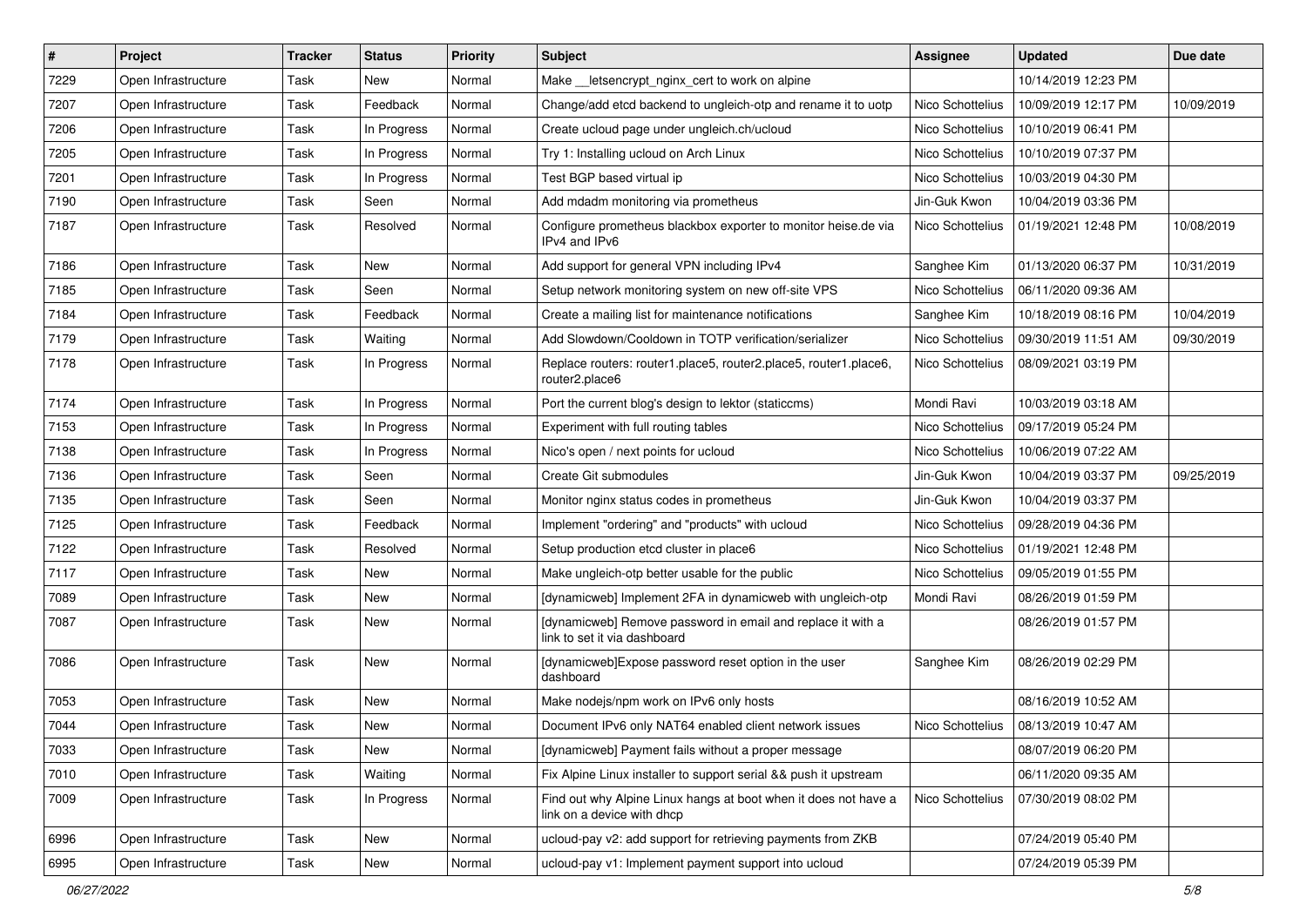| $\pmb{\#}$ | Project             | <b>Tracker</b> | <b>Status</b> | <b>Priority</b> | <b>Subject</b>                                                                               | <b>Assignee</b>       | <b>Updated</b>      | Due date   |
|------------|---------------------|----------------|---------------|-----------------|----------------------------------------------------------------------------------------------|-----------------------|---------------------|------------|
| 6989       | Open Infrastructure | Task           | Seen          | Normal          | Research LEETSPEAK websites                                                                  | Jason Kim             | 07/22/2019 11:30 AM | 07/26/2019 |
| 6980       | Open Infrastructure | Task           | New           | Normal          | Research and publish how we deal / have to deal with court<br>orders and foreign authorities | Sanghee Kim           | 07/19/2019 12:12 PM |            |
| 6931       | Open Infrastructure | Task           | In Progress   | Normal          | ucloud-host                                                                                  | Nico Schottelius      | 09/28/2019 04:35 PM |            |
| 6919       | Open Infrastructure | Task           | New           | Normal          | Define incident / downtime notification channels and reaction<br>times                       | Nico Schottelius      | 07/02/2019 07:18 PM | 07/07/2019 |
| 6915       | Open Infrastructure | Task           | Seen          | Normal          | Introduce host status' and over/underbooking constraints                                     |                       | 12/01/2020 02:43 PM |            |
| 6908       | Open Infrastructure | Task           | In Progress   | Normal          | ucloud v2 features                                                                           | Nico Schottelius      | 10/25/2019 12:58 PM |            |
| 6904       | Open Infrastructure | Task           | In Progress   | Normal          | Implement ucloud-image-store management                                                      |                       | 12/01/2020 02:43 PM |            |
| 6903       | Open Infrastructure | Task           | Seen          | Normal          | Create a cdist type for files.datacenterlight.ch                                             | Nico Schottelius      | 06/11/2020 09:34 AM |            |
| 6900       | Open Infrastructure | Task           | In Progress   | Normal          | Allow creating an image from a file in ucloud-api and ucloud-cli                             |                       | 12/01/2020 02:43 PM |            |
| 6899       | Open Infrastructure | Task           | In Progress   | Normal          | Create ucloud-file-scan service                                                              |                       | 12/01/2020 02:43 PM |            |
| 6897       | Open Infrastructure | Task           | In Progress   | Normal          | Create ucloud-image service                                                                  |                       | 12/01/2020 02:48 PM |            |
| 6877       | Open Infrastructure | Task           | In Progress   | High            | Start the first VMs on place9 cluster using ucloud (ucloud v1)                               | Nico Schottelius      | 08/30/2019 12:09 PM |            |
| 6869       | Open Infrastructure | Task           | In Progress   | High            | Challenge OpenStack and OpenNebula with ucloud                                               | Nico Schottelius      | 08/09/2021 03:20 PM | 09/18/2019 |
| 6857       | Open Infrastructure | Task           | In Progress   | Normal          | Create ucloud-firewall                                                                       | Nico Schottelius      | 07/01/2020 11:46 AM |            |
| 6794       | Open Infrastructure | Task           | In Progress   | Urgent          | Find out why request tracker crashes from time to time and fix it                            | Yury Komarov          | 07/08/2019 03:33 PM | 06/14/2019 |
| 6780       | Open Infrastructure | Task           | New           | Normal          | Create an RFC for ungleich-otp                                                               | Mondi Ravi            | 06/08/2019 05:07 PM | 06/28/2019 |
| 6763       | Open Infrastructure | Task           | Seen          | Normal          | Mirror debian (maybe from / with help of debian.ethz.ch)                                     | Yury Komarov          | 06/18/2019 03:13 PM | 06/30/2019 |
| 6762       | Open Infrastructure | Task           | New           | High            | Allow IPv6 only hosts to properly send emails to IPv4 only hosts                             | Nico Schottelius      | 06/03/2019 04:18 PM |            |
| 6727       | Open Infrastructure | Task           | New           | Normal          | Create a terraform provider                                                                  |                       | 05/23/2019 04:12 PM |            |
| 6720       | Open Infrastructure | Task           | New           | Normal          | Create a proxy to reduce latency of package downloads                                        |                       | 05/22/2019 04:22 PM |            |
| 6712       | Open Infrastructure | Task           | New           | Normal          | Rework public key management on the DCL website                                              |                       | 05/20/2019 09:27 PM |            |
| 6708       | Open Infrastructure | Task           | New           | Normal          | Create infrastructure usable for IPv6 workshops                                              | Nico Schottelius      | 05/19/2019 07:34 PM |            |
| 6696       | Open Infrastructure | Task           | <b>New</b>    | Normal          | Update documentation / instructions on how to login to a new VM                              | Nico Schottelius      | 05/17/2019 11:03 AM |            |
| 6693       | Open Infrastructure | Task           | In Progress   | Normal          | Document internal networking support, console features, floating<br>IP options               | Nico Schottelius      | 05/16/2019 03:55 PM | 05/21/2019 |
| 6541       | Open Infrastructure | Task           | In Progress   | Normal          | Monitor fans and power supplies                                                              | Nico Schottelius      | 01/19/2021 12:48 PM | 04/17/2019 |
| 6468       | Open Infrastructure | Task           | New           | Normal          | When creating an account: Explain to the user that they get an<br>activation mail            | William<br>Colmenares | 06/25/2019 05:31 PM | 02/22/2019 |
| 6467       | Open Infrastructure | Task           | New           | Low             | Add 2FA as an optional login security measurement                                            | William<br>Colmenares | 03/19/2019 01:42 PM | 06/30/2019 |
| 6466       | Open Infrastructure | Task           | New           | Normal          | Fix the link in the password reset E-Mail [dynamicweb]                                       | William<br>Colmenares | 06/26/2019 04:28 PM | 07/03/2019 |
| 6465       | Open Infrastructure | Task           | In Progress   | High            | Expire the password reset link [datacenterlight, dynamicweb]                                 | Mondi Ravi            | 07/15/2019 01:34 PM |            |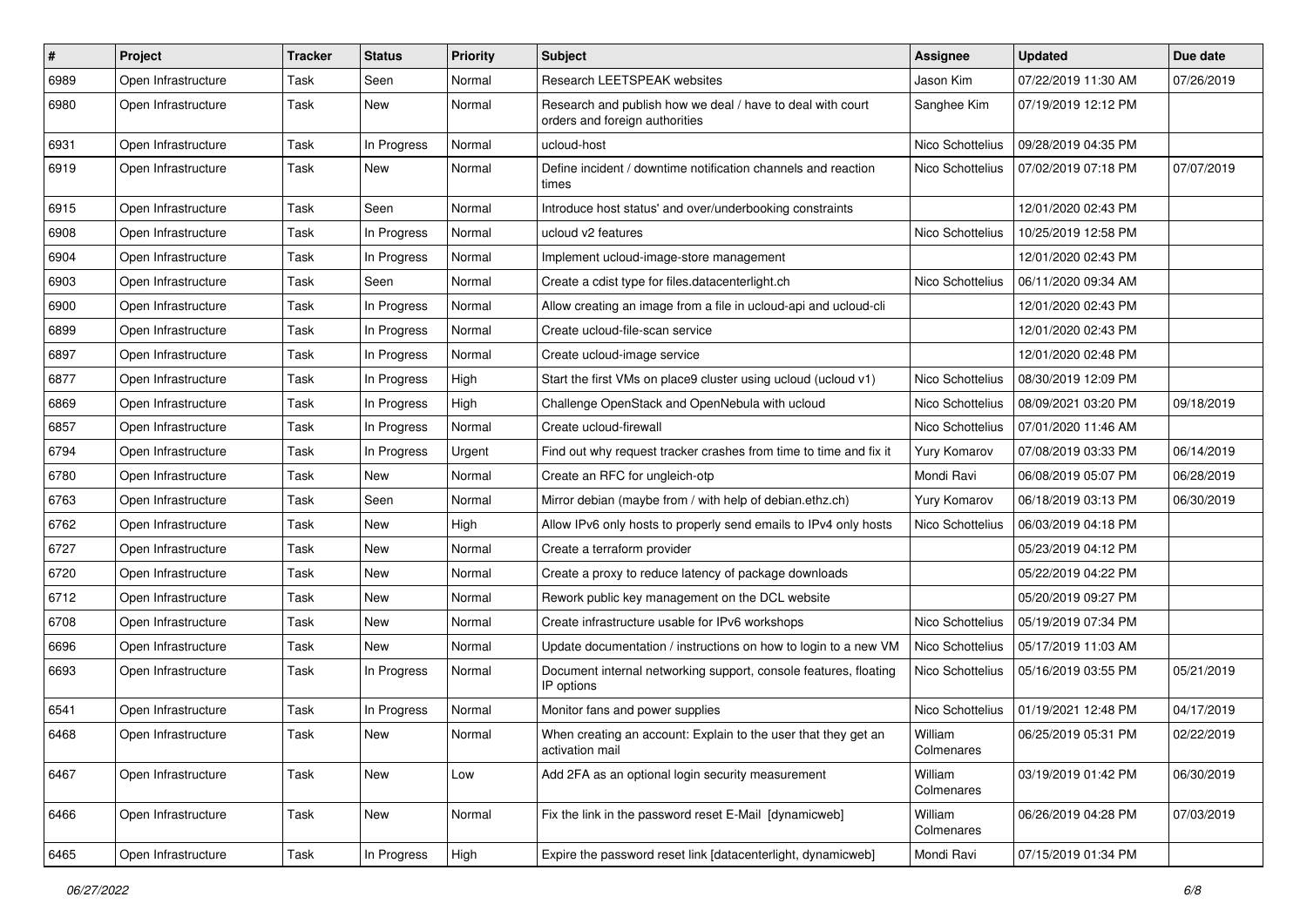| $\sharp$   | Project             | Tracker | <b>Status</b> | <b>Priority</b> | Subject                                                                                          | <b>Assignee</b>  | <b>Updated</b>      | Due date   |
|------------|---------------------|---------|---------------|-----------------|--------------------------------------------------------------------------------------------------|------------------|---------------------|------------|
| 6437       | Open Infrastructure | Task    | New           | Normal          | build opennebula ARM64 Packages                                                                  |                  | 05/01/2019 11:33 AM |            |
| 6435       | Open Infrastructure | Task    | Feedback      | High            | Improvements for IPv6.work v1.0                                                                  | Nico Schottelius | 03/19/2019 05:16 AM | 03/18/2019 |
| 6414       | Open Infrastructure | Task    | New           | Normal          | Expose the console of the VM to the users (noVNC or spice)                                       | Mondi Ravi       | 06/25/2019 06:49 PM | 02/28/2019 |
| 6406       | Open Infrastructure | Task    | New           | Normal          | Document our LDAP setup and make it publicly available                                           | Nico Schottelius | 01/19/2021 12:48 PM | 02/02/2019 |
| 6395       | Open Infrastructure | Task    | New           | Normal          | Add a FreeBSD NOINET image for ipv6onlyhosting.com                                               |                  | 05/01/2019 10:59 AM | 01/30/2019 |
| 6326       | Open Infrastructure | Task    | New           | Normal          | [user request] Support SEPA payments for VMs/Storage                                             | Amal Elshihaby   | 08/09/2021 03:22 PM | 08/31/2021 |
| 6310       | Open Infrastructure | Task    | Waiting       | Normal          | <b>[user request] Add OpenBSD images</b>                                                         | Nico Schottelius | 06/28/2019 11:46 PM | 06/30/2019 |
| 6279       | Open Infrastructure | Task    | Seen          | High            | Implement different payment cycles for VMs                                                       | Mondi Ravi       | 06/24/2019 07:43 PM | 01/30/2019 |
| 6262       | Open Infrastructure | Task    | New           | Normal          | [user request] Warn users what happens on VM delete / make it<br>more clear to users             | Mondi Ravi       | 12/29/2018 12:53 PM |            |
| 6258       | Open Infrastructure | Task    | In Progress   | Normal          | Expose IPv6 vs. IPv4 statistics publicly                                                         | Nico Schottelius | 12/23/2018 07:03 PM |            |
| 6255       | Open Infrastructure | Task    | In Progress   | Normal          | Find the right settings for kubernetes in ipv6 only settings                                     | Nico Schottelius | 12/23/2018 11:14 PM |            |
| 6071       | Open Infrastructure | Task    | In Progress   | Normal          | [user request] Checkout how to enable AES-NI or PCLMULQDQ<br><b>CPU</b> features                 | Jin-Guk Kwon     | 12/29/2018 12:53 PM |            |
| 6052       | Open Infrastructure | Task    | Seen          | Normal          | Document IPv6 routing service                                                                    | Nico Schottelius | 11/11/2018 11:51 PM |            |
| 6049       | Open Infrastructure | Task    | New           | Normal          | Publish / document our Kubernetes / IPv6 experiences                                             | Nico Schottelius | 11/11/2018 09:13 PM |            |
| 5929       | Open Infrastructure | Task    | New           | Normal          | Add public kubernetes support                                                                    | Nico Schottelius | 11/01/2018 04:29 PM |            |
| 5928       | Open Infrastructure | Task    | New           | Normal          | Introduce API support for VM handling: create and delete<br>operation (and maybe image upload)   | Nico Schottelius | 11/01/2018 04:28 PM |            |
| 5882       | Open Infrastructure | Task    | In Progress   | Normal          | Document the netboot setup                                                                       | Nico Schottelius | 10/25/2018 08:47 PM |            |
| 5753       | Open Infrastructure | Task    | New           | Normal          | Create Linux beginners guide                                                                     |                  | 05/01/2019 11:32 AM | 01/03/2019 |
| queue (15) |                     |         |               |                 |                                                                                                  |                  |                     |            |
| 6981       | queue               | Task    | New           | Normal          | Add encryption/signing of messages into RT (support.ungleich.ch)                                 |                  | 07/18/2019 11:13 AM |            |
| 6811       | queue               | Task    | New           | Normal          | Create a new easy to use cloud / vmm manager [project name:<br>Kraut cloud, crown cloud, ucloud] |                  | 06/09/2019 02:28 AM |            |
| 6810       | queue               | Task    | New           | Normal          | Add a wireguard prometheus exporter to our infrastructure                                        |                  | 07/17/2019 07:06 PM |            |
| 6685       | queue               | Task    | New           | Normal          | Implement game challenges 1-6                                                                    |                  | 06/23/2019 07:02 PM | 05/31/2019 |
| 6679       | queue               | Task    | New           | Normal          | Create ungleich game, a flask based game to show system<br>engineering skills                    |                  | 11/06/2019 11:54 AM | 05/31/2019 |
| 6625       | queue               | Task    | Feedback      | Normal          | Fix our dkim setup                                                                               | Nico Schottelius | 10/17/2019 10:29 AM | 05/02/2019 |
| 6519       | queue               | Task    | New           | Urgent          | Stabilisation spring 2019                                                                        |                  | 06/26/2019 12:07 PM | 03/27/2019 |
| 6452       | queue               | Task    | New           | Normal          | Create a new django micro service: IPv6 wishlist                                                 |                  | 07/21/2019 08:43 PM | 07/02/2019 |
| 6211       | queue               | Task    | New           | Normal          | Change nftrules on routers to DROP by default                                                    |                  | 06/28/2019 12:21 PM | 12/31/2019 |
| 6068       | queue               | Task    | New           | Normal          | Move redash (lorawan.ungleich.ch) to a new IPv6 only VM in<br>place6                             |                  | 06/23/2019 06:53 PM | 12/07/2018 |